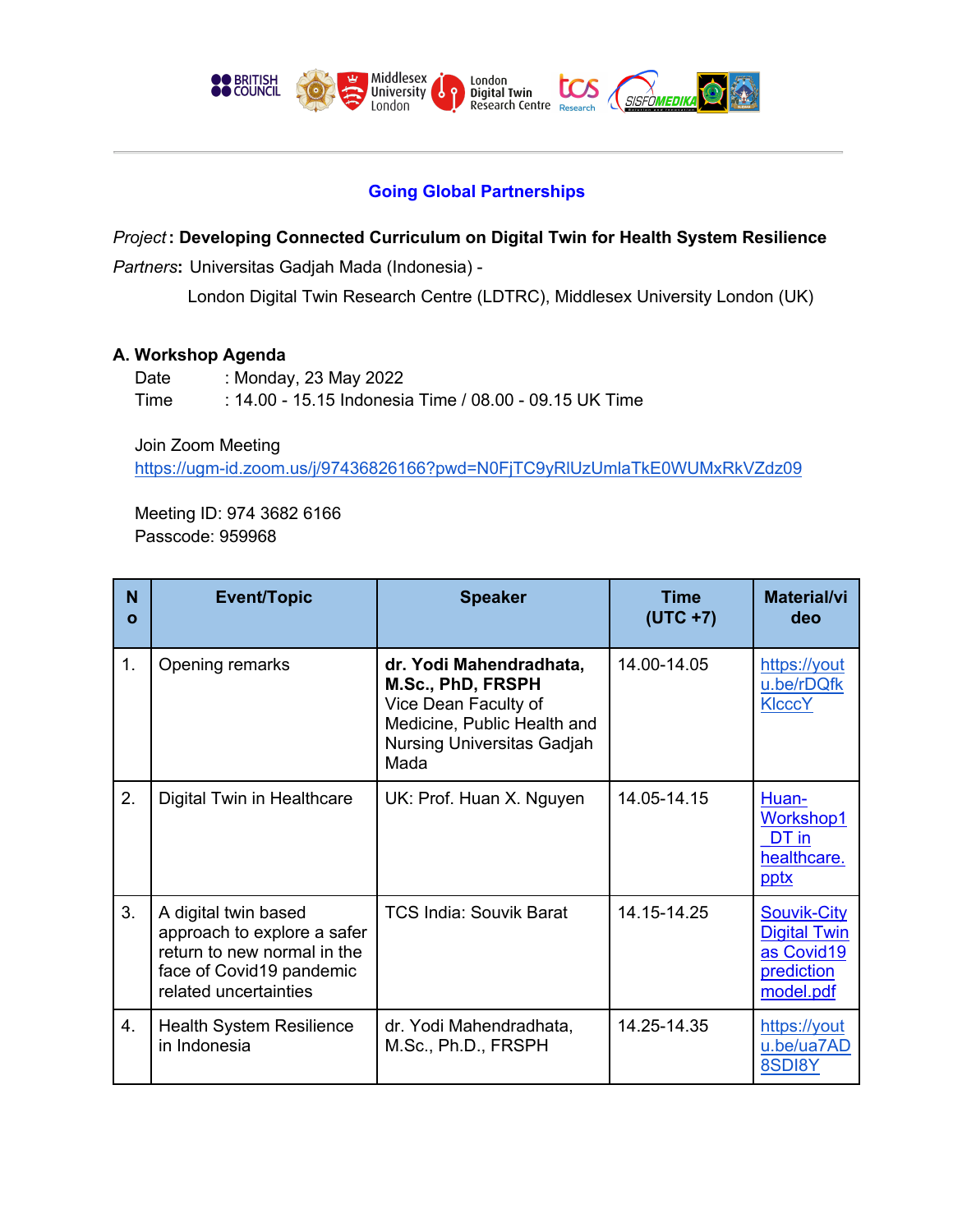

| 5.          | Panel Discussion from<br>Indonesia stakeholder                                                 | <b>Moderator:</b><br>dr. Lutfan Lazuardi, M.Kes.,<br>Ph.D<br>Panelis: (tentative)<br>1. Public Health Office<br>Kulon Progo: dr. Titik<br>Supiyati, Mr. Joko<br><b>Budi</b><br>Santosa/dr.Chusnun<br>2. Puskesmas Mlati 2:<br>dr. V. Evita<br>Setyaningrum, MPH<br>3. Puskesmas<br>Samigaluh 2: dr. Tari<br>Astuti<br>4. Academic Hospital<br>UGM:<br>dr. Dewi Ratmasari,<br><b>MPH</b><br><b>Health informatics</b><br>5.<br>company: Sunandar<br>Hariyanto, ST.,<br>M.Eng | 14.35-14.55 | Kulon<br>Progo:<br>Dinkes KP-<br><b>Digital Twin</b><br><b>HSR</b><br>2022.pptx<br>Puskesmas<br>Mlati II:<br><b>Evita</b><br><b>Puskesmas</b><br>Mlati II -<br><b>DIGITALIS</b><br><b>ASI</b><br><b>LAYANAN</b><br><b>PUSKESM</b><br><b>AS MLATI</b><br>II.pptx<br>Academic<br>Hospital:<br><b>RS</b><br><b>AKADEMIK</b><br><b>UGM-</b><br><b>DIGITAL</b><br>TWIN <sub>23</sub><br><b>MEI</b><br>2022.pptx<br><b>Sisfomedik</b><br>a:<br><b>Sisfomedik</b><br>a dan<br><b>Digital Twin</b><br>new.pdf |
|-------------|------------------------------------------------------------------------------------------------|-----------------------------------------------------------------------------------------------------------------------------------------------------------------------------------------------------------------------------------------------------------------------------------------------------------------------------------------------------------------------------------------------------------------------------------------------------------------------------|-------------|-------------------------------------------------------------------------------------------------------------------------------------------------------------------------------------------------------------------------------------------------------------------------------------------------------------------------------------------------------------------------------------------------------------------------------------------------------------------------------------------------------|
| $\mathbf e$ | Comments and feedback<br>from the UK-India project<br>regarding the digital twin<br>curriculum | Dr. Purav Shah (UK)<br>Dr. Hrishikesh Venkataraman<br>(India)                                                                                                                                                                                                                                                                                                                                                                                                               | 14.55-15.00 |                                                                                                                                                                                                                                                                                                                                                                                                                                                                                                       |
| f.          | Feedback from the<br>curriculum development<br>team                                            | MDX: Prof. Huan X. Nguyen<br>UGM: dr. Lutfan Lazuardi,<br>M.Kes., Ph.D                                                                                                                                                                                                                                                                                                                                                                                                      | 15.00-15.10 |                                                                                                                                                                                                                                                                                                                                                                                                                                                                                                       |
| 5.          | Closing remarks                                                                                | dr. Lutfan Lazuardi, M.Kes.,<br>Ph.D.                                                                                                                                                                                                                                                                                                                                                                                                                                       | 15.10-15.15 |                                                                                                                                                                                                                                                                                                                                                                                                                                                                                                       |

## **B. Introduction**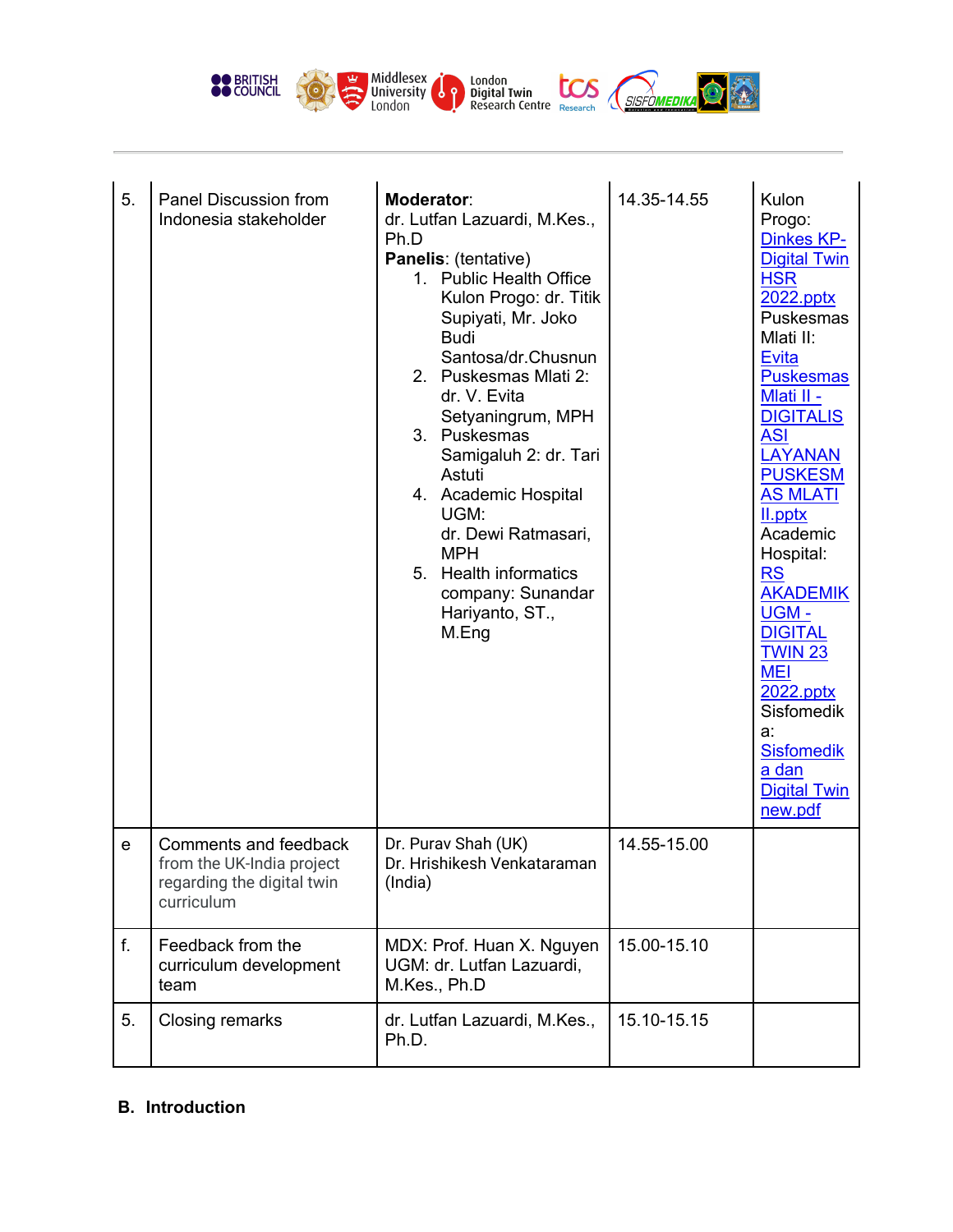

A health system resilience is needed to strengthen Indonesia's preparedness, response and approach to future crises, especially in events such as the COVID-19 pandemic. The Ministry of Health Indonesia has now included health system strengthening as one of their top priorities. The new curriculum with digital technologies at its core is therefore required to upskill and train the next generation healthcare workforce, one of the determinants of the health system resilience framework.

Understanding of the latest digital tools, e.g., artificial intelligence (AI), can be used to help extract the key features from the current pandemic responses of Indonesia. A digital twin (DT), which will employ AI tools at its core, is a virtual representation of a system facilitating a bi-directional communication between the system and its digital representation. Examples of DTs in the reduced form of computational models are now in the public gaze, for example, COVID-19 pandemic modeling. However, developing a curriculum that applies DT technology to teaching and learning environments remains critical to future-proofing not just for the Indonesian healthcare system but also UK healthcare and infrastructure (UK Innovation Strategy). The project is also expected to prepare students for health system resilience through the DT potential in the policy-making process.

#### **C. Objectives**

The first workshop to be held is part of the curriculum development stage. Through this workshop, it is hoped that discussions will occur and obtain input from stakeholders in the health sector regarding the development of the connected curriculum structure on digital twin technology for strengthening health system resilience, both from the challenges that may be faced and the potential benefits in its implementation in the Indonesian workforce/health system.

#### **D. Activity**

An online workshop involving stakeholders from policy makers in the health sector, development teams, and health informatics observers.

# **E. Output**

O.1 Stakeholders understand about the digital twin curriculum that will be developed

O.2 Obtain input from stakeholders in each part of the healthcare system